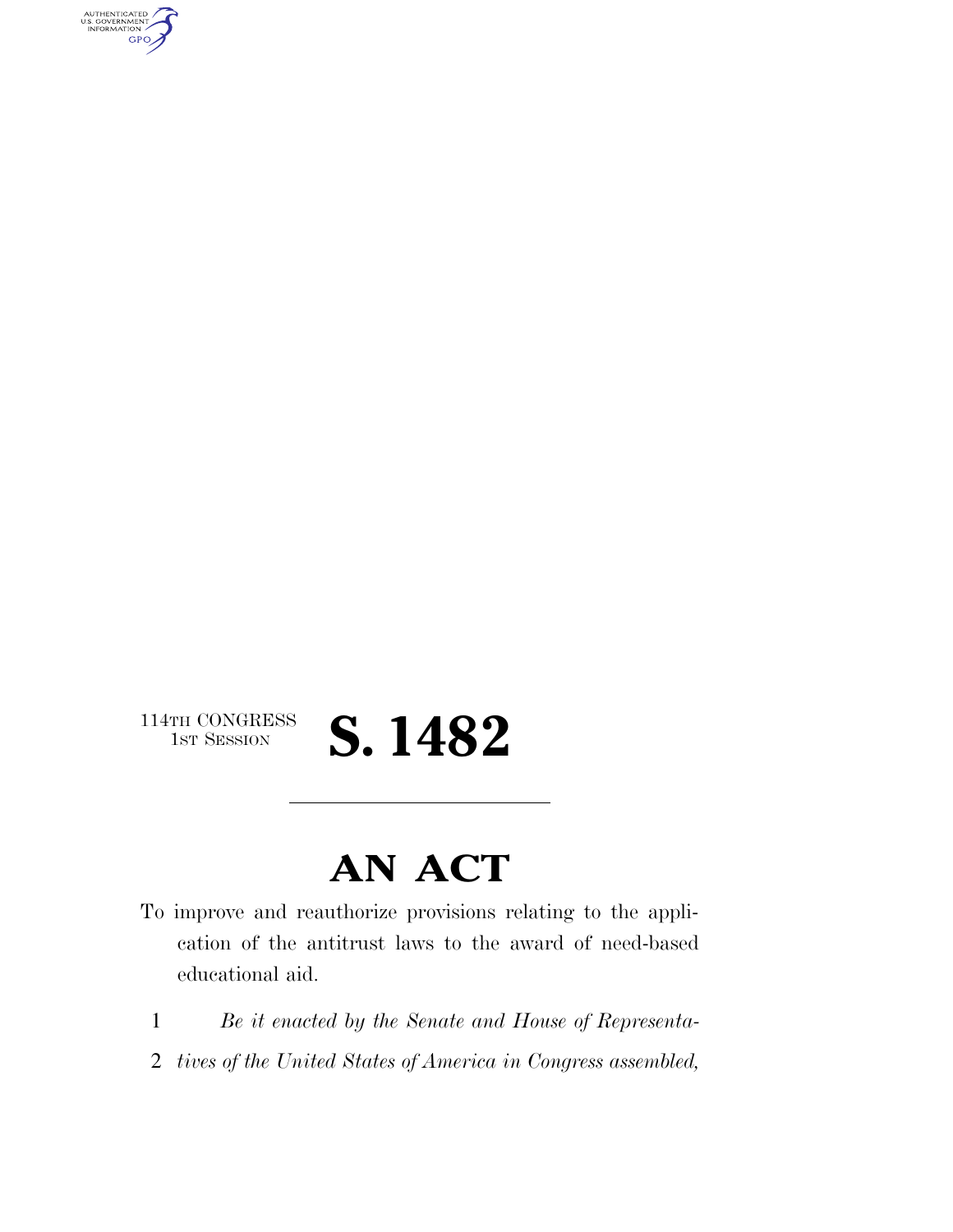## **SECTION 1. SHORT TITLE.**

 This Act may be cited as the ''Need-Based Edu- cational Aid Act of 2015''. **SEC. 2. EXTENSION RELATING TO THE APPLICATION OF THE ANTRITRUST LAWS TO THE AWARD OF NEED-BASED EDUCATIONAL AID.**  Section 568 of the Improving America's Schools Act of 1994 (15 U.S.C. 1 note) is amended—  $(1)$  in subsection  $(a)$ — 10 (A) in paragraph  $(2)$ , by inserting "or" 11 after the semicolon; (B) in paragraph (3), by striking ''; or'' and inserting a period at the end; and (C) by striking paragraph (4); and (2) in subsection (d), by striking ''2015'' and 16 inserting "2022". Passed the Senate July 14, 2015. Attest:

*Secretary.*